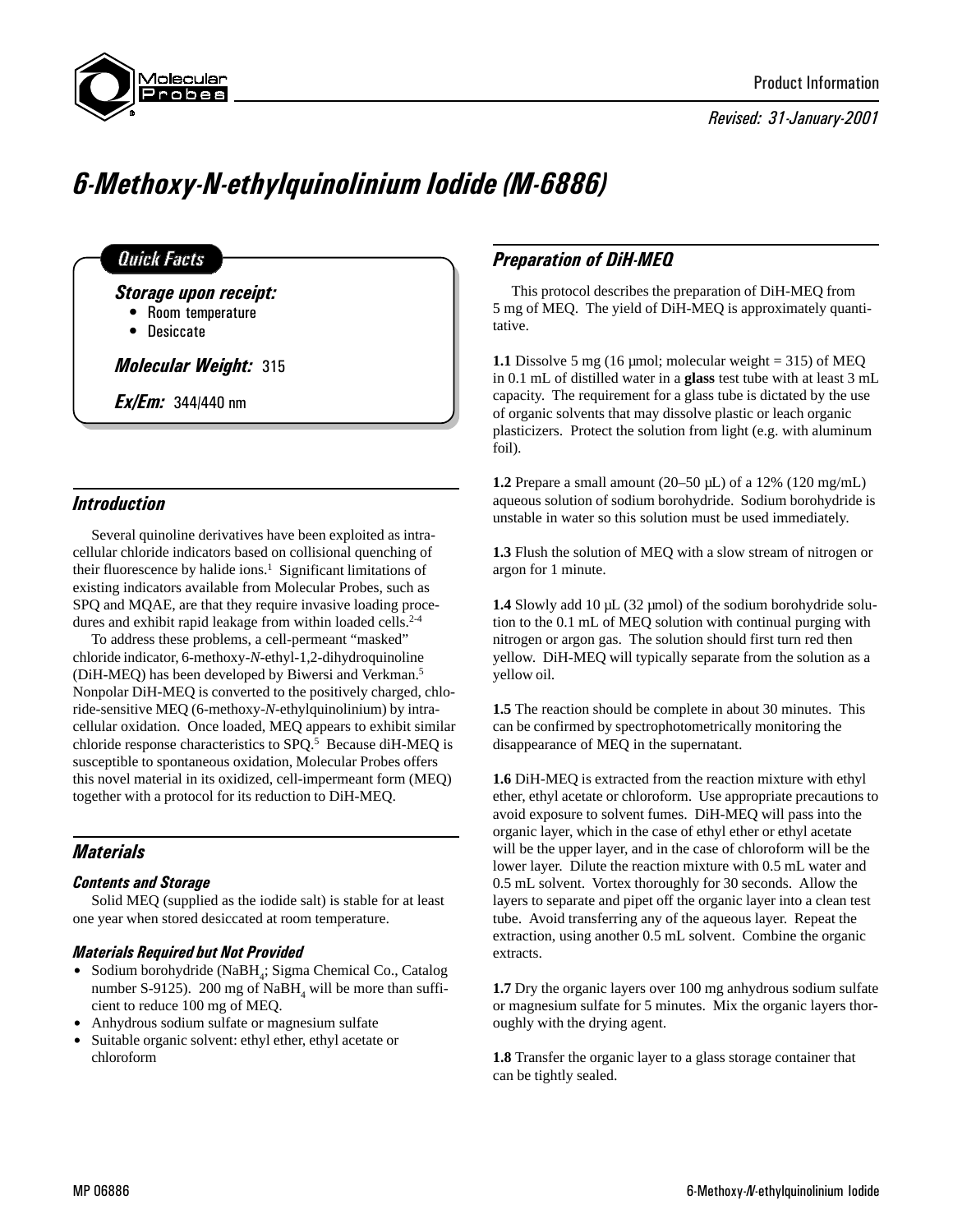**1.9** Evaporate the organic extracts under argon or nitrogen gas *placed above the solvent* or by careful evaporation under a vacuum. Slight warming may accelerate evaporation. It is best to remove the last traces of solvent under a vacuum.

**1.10** Solid DiH-MEQ should be stored in the dark, tightly sealed under nitrogen or argon. With these precautions, it appears to be stable for at least two weeks at -70°C and for at least one week at -20°C, as judged by spectrophotometric analysis. However, use of fresh preparations of diH-MEQ for each assay is strongly recommended.

**1.11** Excess aqueous sodium borohydride can be destroyed before disposal by slow addition of acetone.

## Application

The following general protocol for mammalian cell loading with diH-MEQ is based on the methods developed by Biwersi and Verkman.<sup>5</sup> More recently, this procedure has been adapted for loading live brain slices.<sup>6</sup>

2.1 Prepare a 25–50  $\mu$ M loading solution of DiH-MEQ by dissolving the yellow oil directly in physiological buffer. If it is not directly soluble in the buffer of choice, prepare a concentrated stock solution in dimethylsulfoxide (DMSO) (25–50 mM) and then dilute an aliquot of the DMSO stock solution into the buffer.

**2.2** Incubate cells with DiH-MEQ loading solution for 5 to 10 minutes.

**2.3** Wash twice in physiological buffer and incubate cells at 37°C for 15 minutes to allow the dye to disperse evenly.

**2.4** Visualize fluorescence with filters appropriate for the excitation and emission maxima of MEQ (344 nm and 440 nm, respectively 5). Omega® filter set XF03 and Chroma filter set 31025 are recommended for this purpose. Omega® filters are supplied by Omega Optical Inc. (www.omegafilters.com). Chroma filters are supplied by Chroma Technology Corp. (www.chroma.com).

#### **Warning**

Sodium borohydride (not supplied) releases hydrogen gas (flammable) if acidified. Dispose of solutions containing small quantities of sodium borohydride by treatment with acetone for 30 minutes.

## References

**1.** J Heterocyclic Chem 19, 841 (1982); **2.** Anal Biochem 178, 355 (1989); **3.** Biophys J 53, 955 (1988); **4.** Am J Physiol 259, C375 (1990); **5.** Biochemistry 30, 7879 (1991); **6.** Methods 18, 197 (1999).

| <b>Product List</b> Current prices may be obtained from our Web site or from our Customer Service Department. |                     |                  |  |
|---------------------------------------------------------------------------------------------------------------|---------------------|------------------|--|
| Cat #                                                                                                         | <b>Product Name</b> | <b>Unit Size</b> |  |
| M-6886                                                                                                        |                     | 100 mg           |  |